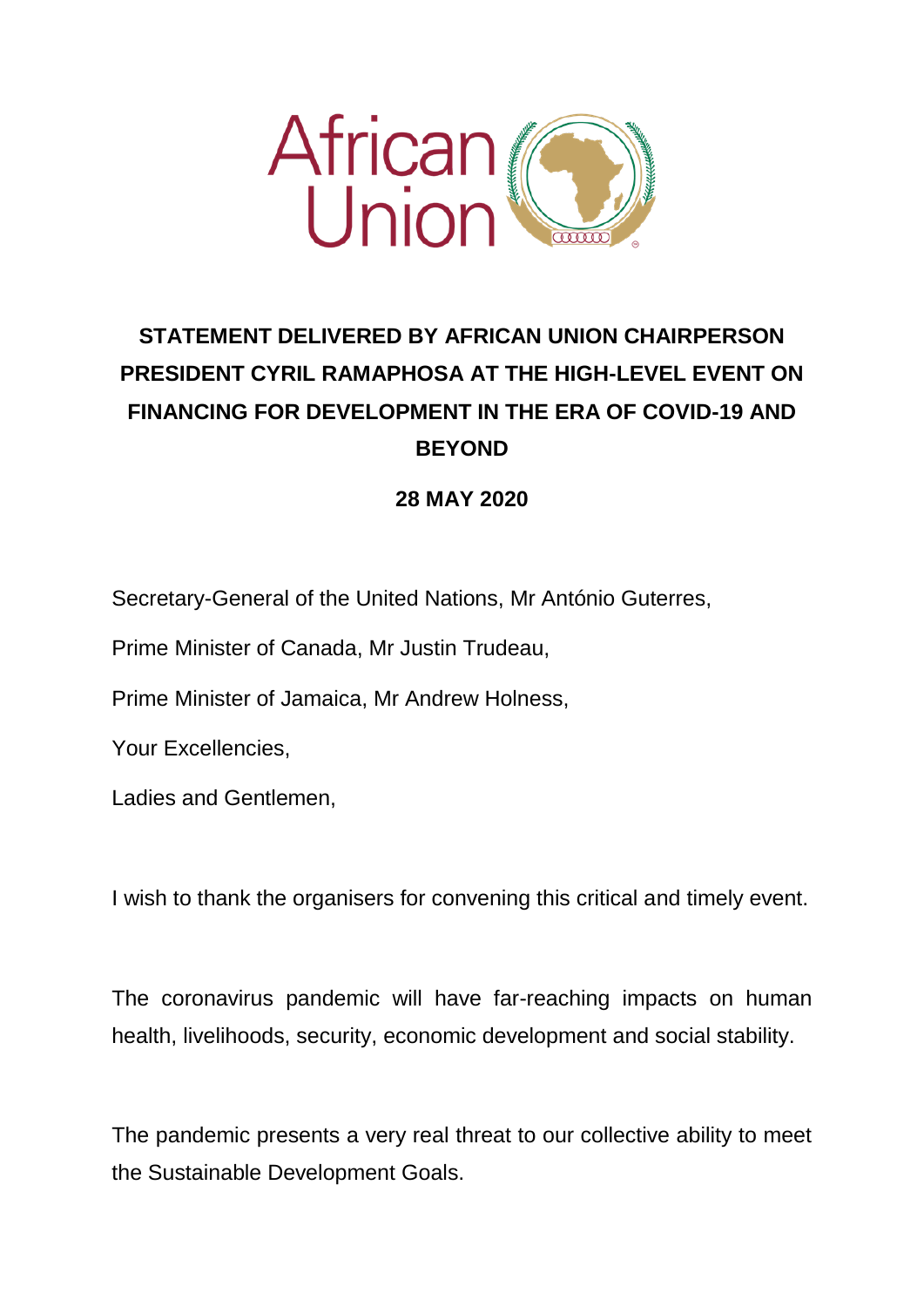This is particularly the case for developing countries.

As we mount a global effort to overcome the COVID-19 crisis, we need to ensure that the progress we have made towards the realisation of the SDGs is not reversed.

In particular, we call on developed countries to meet their commitments to support developing countries in the key areas of the Addis Ababa Action Agenda.

In this time of crisis, we need to be innovative in the deployment of resources to both fight COVID-19 and support sustainable development.

In this regard, developing country debt is a foremost concern.

Africa is encouraged by the collaboration of the G20, the Bretton Woods institutions and the UN towards finding solutions to developing country debt sustainability and related issues.

South Africa supports the call of the African Union for a debt standstill for two years.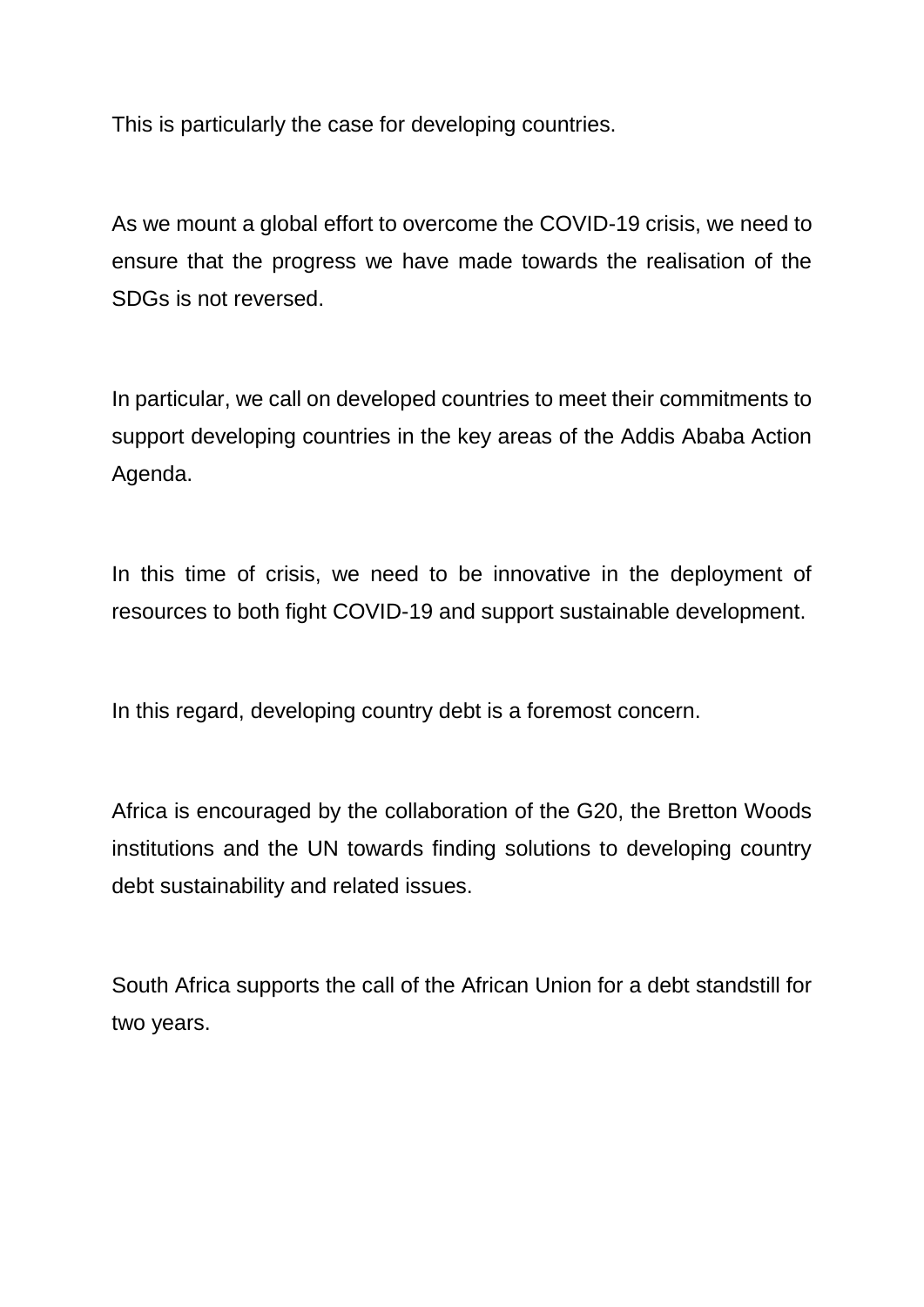We support the allocation of more IMF Special Drawing Rights to help central banks, the corporate sector and small and medium-sized businesses to withstand the shocks caused by the pandemic.

We endorse the call of Secretary-General Guterres for the development of a comprehensive debt framework.

This should start with an across-the-board debt standstill for countries unable to service their debts, followed by targeted debt relief and a comprehensive approach to structural issues in the international debt architecture to prevent defaults.

We further welcome the Secretary-General's call for a global response package amounting to at least 10 percent of the world's gross domestic product.

The means more than \$200 billion of additional support for Africa.

We must also address the threat posed to the economic stability of developing countries by illicit financial flows, money laundering and corruption.

We share a collective responsibility to not just uplift our respective countries and societies, but also those less resourced and less fortunate. No one should be left behind.